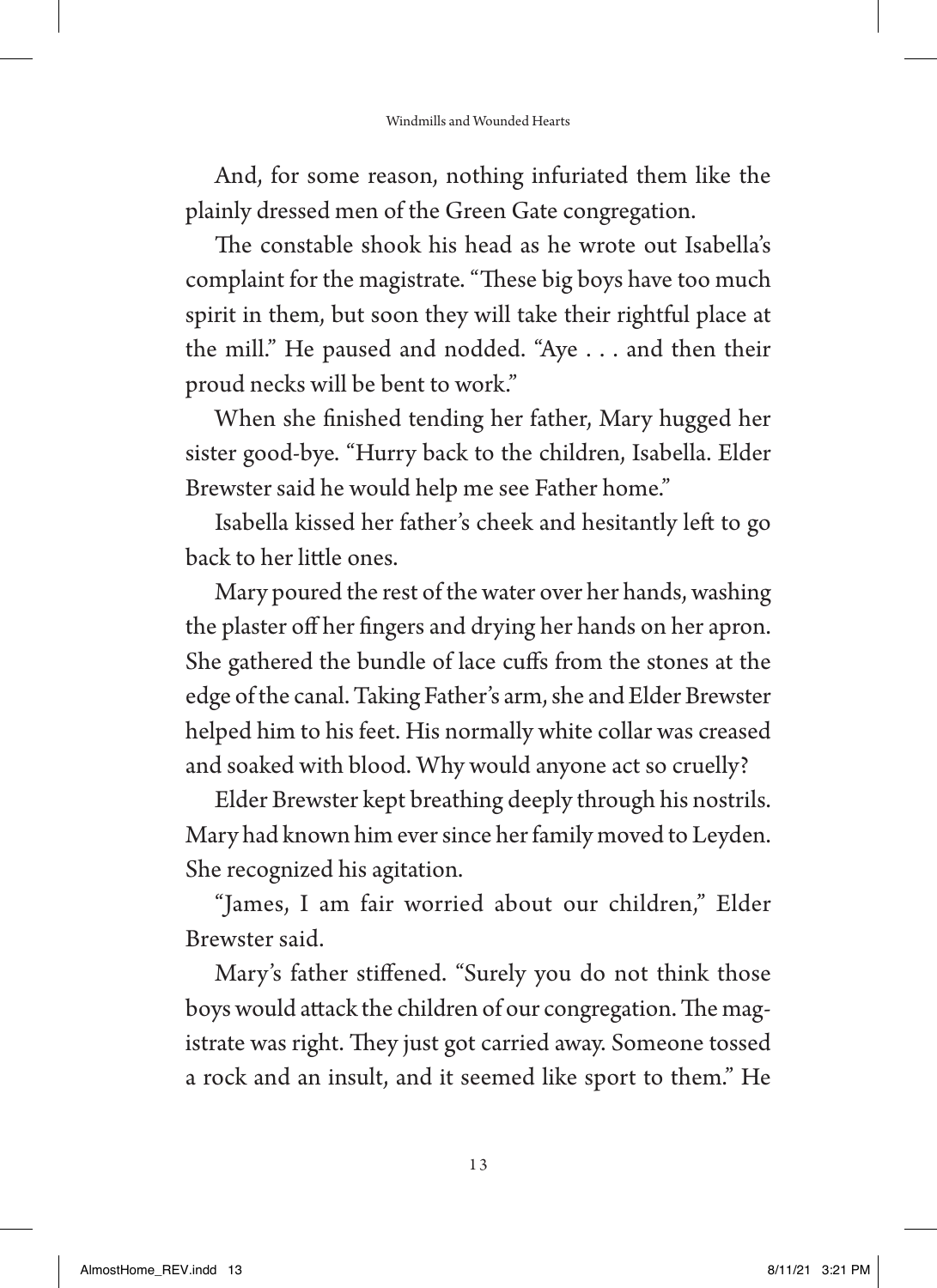stopped to catch his breath as they continued to move slowly along the canal. "The Dutch people have been most hospitable, William."

"That I know, James, but the Dutch folk are too easy on their children. They allow them far too much and require far too little. I worry about the influence on our children."

"Aye," Father said. "The younger children in our congregation prefer speaking Dutch over English, and some of the older ones long for the richly decorated clothing."

Mary wished she could speak up, but she knew no one would appreciate a twelve-year-old girl's thoughts on so weighty a matter. For her, 'twasn't so much wishing for beautiful clothes and the colorful life of the Leyden people; 'twas that she yearned to belong—to really belong.

As they walked along the dike, Mary noticed newly inhabited stork nests atop the roofs on many of the colorful cottages. They passed a windmill with flower-filled window boxes on the first floor where the miller's family lived. Slivers of green poked through the soil of a well-tended flower garden—the promise of lilies to come. How Mary loved the beauty and cleanliness of Leyden. One day each week was set aside for scrubbing, and the housewives of Leyden scrubbed everything in sight. They hauled buckets of water out of the canals and splashed the water against the houses and onto the street as they mopped and scrubbed and rubbed and polished.

*I don't know where I belong, but someday—if it please the*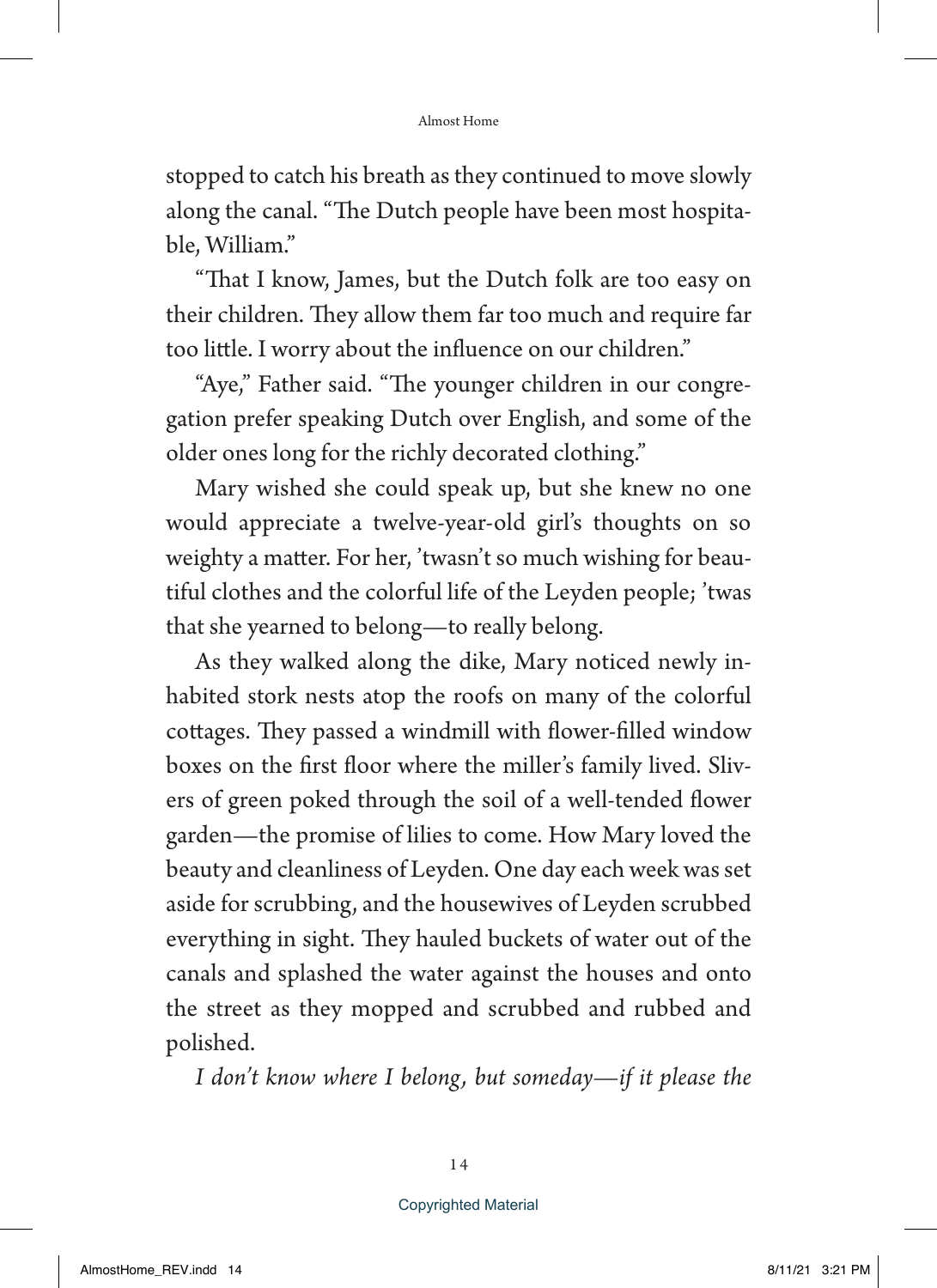*Lord—let me have a house to scrub. Someday, let me have a plot of land for planting. And someday let me unpack our linens and smooth out the wrinkles and lay them in a press. Someday . . .*

As Elder Brewster continued to talk with her father, she silently prayed one final request—*And please, give me room in that someday garden to tuck in a flower or two*. Flowers meant you planned to stay.

 $\bullet\quad\bullet\quad\bullet$ 

Mary remembered very little about moving from Sandwich in Kent, England, to Holland nearly ten years ago. She was still in leading strings when they left, but even now in Leyden, she sometimes dreamed about the smell of salty sea air and the sound of water lapping up against the quay at Sandwich harbor.

She remembered loving her English house with its whitewashed stone walls. When she played outdoors she would sing a bumpity-bump song as she dragged her fingers across the rough surface, getting the chalky white all over her hands. Another picture Mary could never forget was the disturbing pile of belongings carefully bundled together and secured with twine—as if the Chiltons were preparing to move at a moment's notice.

Her memories got tangled with the stories her sisters told, but early on she learned to watch her parents' faces for signs of worry. Trouble seemed to swirl all around them. Even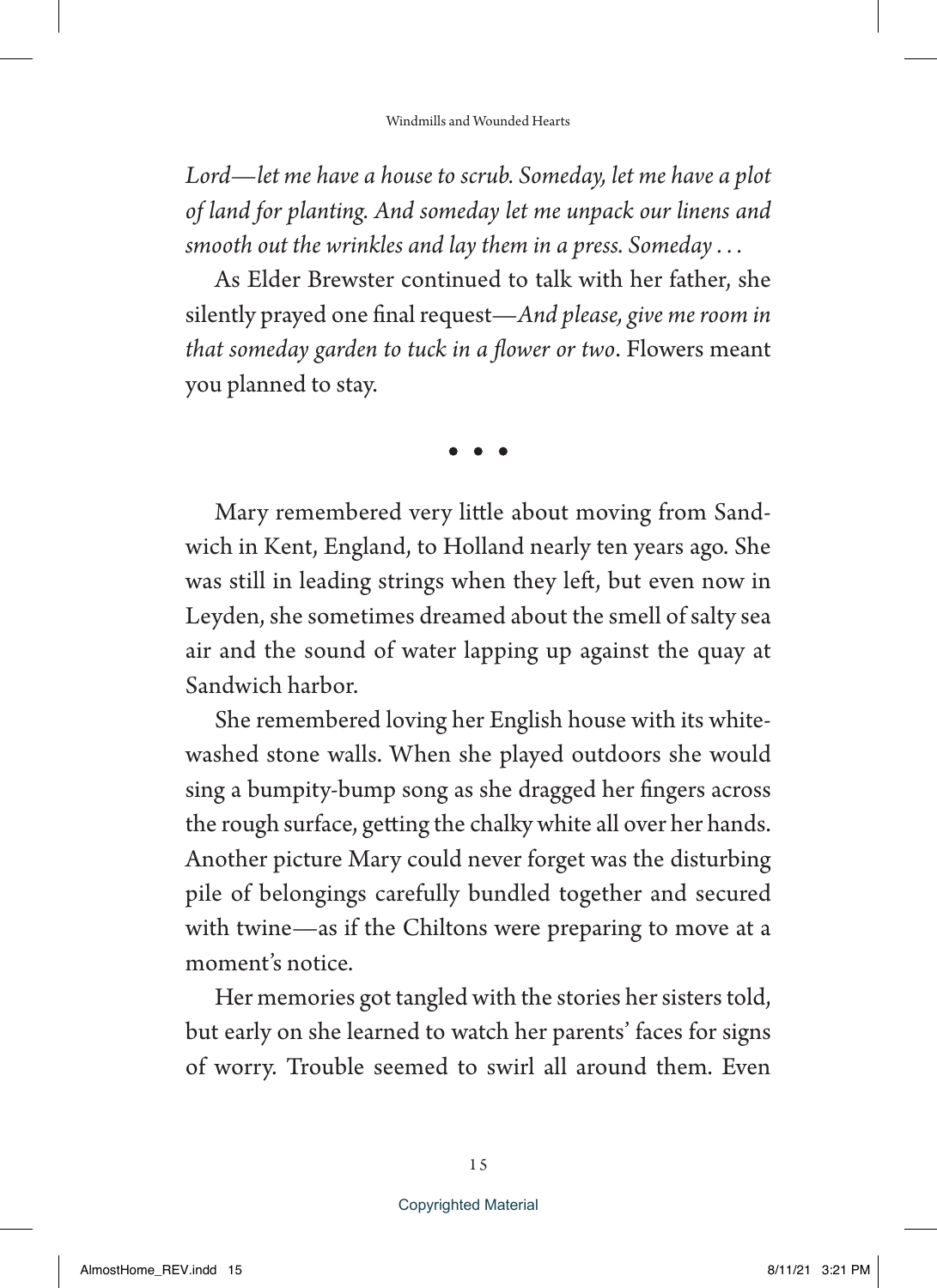though she caught only snippets of what was happening, she understood the danger.

"Do you remember why we left England?" Mother had asked one day a few years ago as she, Mary, and Isabella hemmed linens. Isabella's wedding was to take place that August, and they were finishing her dower chest.

"Not altogether. I do know that there was trouble and that it had to do with St. Peter's." Mary thought for a minute. "When Isabella or Christian or Ingle took me for a walk, I always wanted to go out near the water so I could go in and out of that mossy stone gate."

"Aye. That was Fishergate. You have such a good memory. You were not quite three," Mother said.

"And did Mary ever get mad when I had to change the route and take the long way around so as not to pass the church," Isabella said with a laugh.

"I did not." It wasn't anger; it was that funny longing she often experienced. She missed walking by St. Peter's, because she used to make-believe that the tower was a medieval castle. It was complicated. She did not miss it because it was where she belonged; she missed it because she never had the chance to belong.

"I shall never forget those last days in England," said Isabella.

"Nor will I," Mother said as she tensed her shoulders over her hemstitching.

Later her mother had told her about the church service at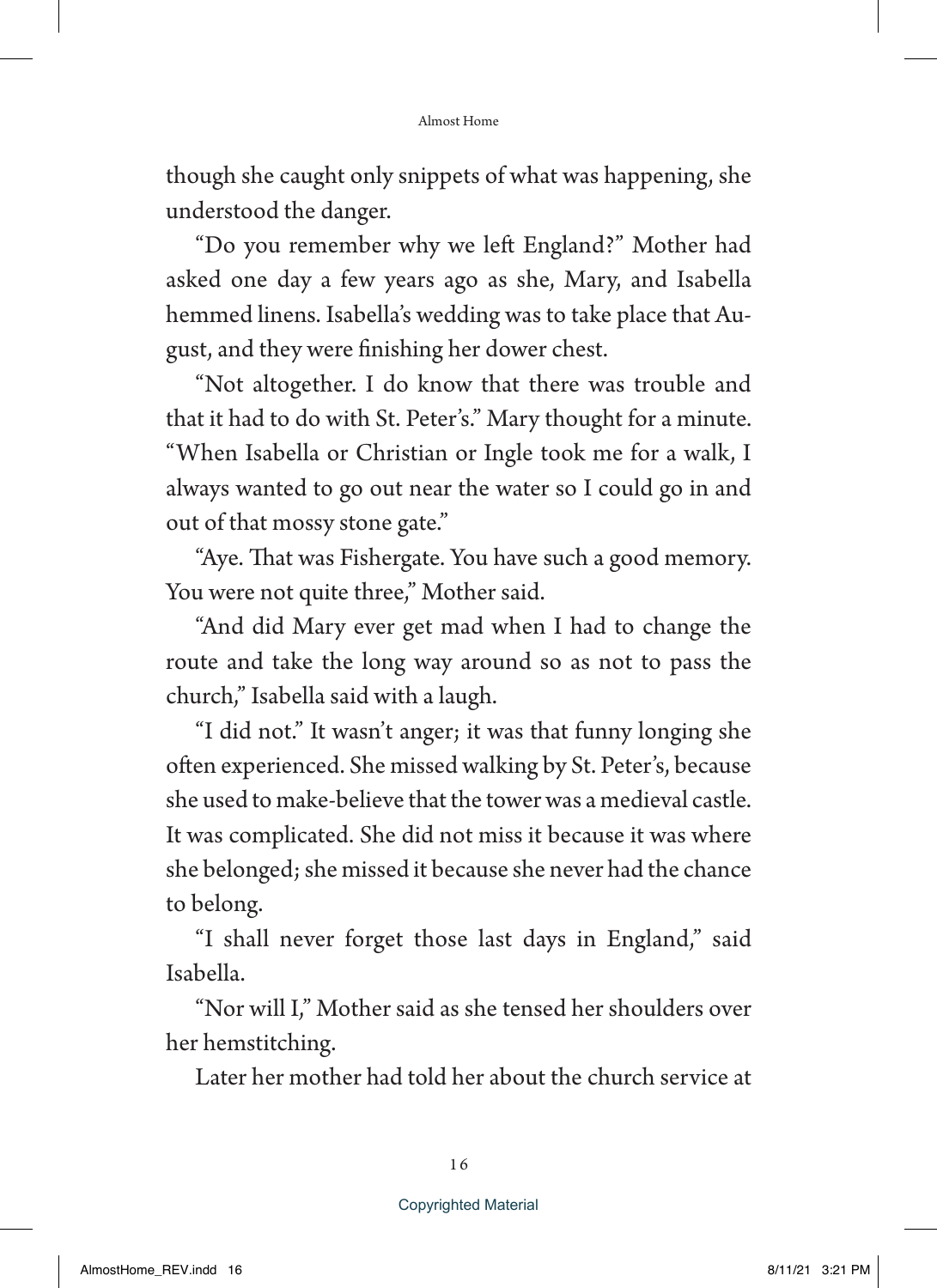the Hooke home when Andrew Sharpe came into the room to fetch help. Mary's mother, along with Goodwife Hooke and Goodwife Fletcher, left in the middle of the service to assist with the birthing of the Sharpe baby. The poor little babe died, and Mother helped lay the tiny coffin into the ground while the elder said words.

The Chiltons knew their church services were illegal. The Church of England had become little more than another institution of the English government, but it was the only recognized church. Church officials were appointed because of the favors their families performed for British royalty, not because they longed to serve God. Though still called a church, it was not a place where people often met Christ or deepened their faith. Church officials spent more time reading the newly released sonnets of the Stratford-upon-Avon bard, William Shakespeare, than they did the Bible—after all, they had met Shakespeare in London.

The Chiltons and many of their friends refused to take part in what they believed were empty rituals, including the meaningless funeral rites. They studied the Bible and wanted to experience a fresh faith and the freedom to worship as they pleased.

The fight was on.

King James believed these dissenters were chipping away at the very foundations of England. Separatists, like Mary's family, were being imprisoned and persecuted all across England. Some were even hanged for refusing to give up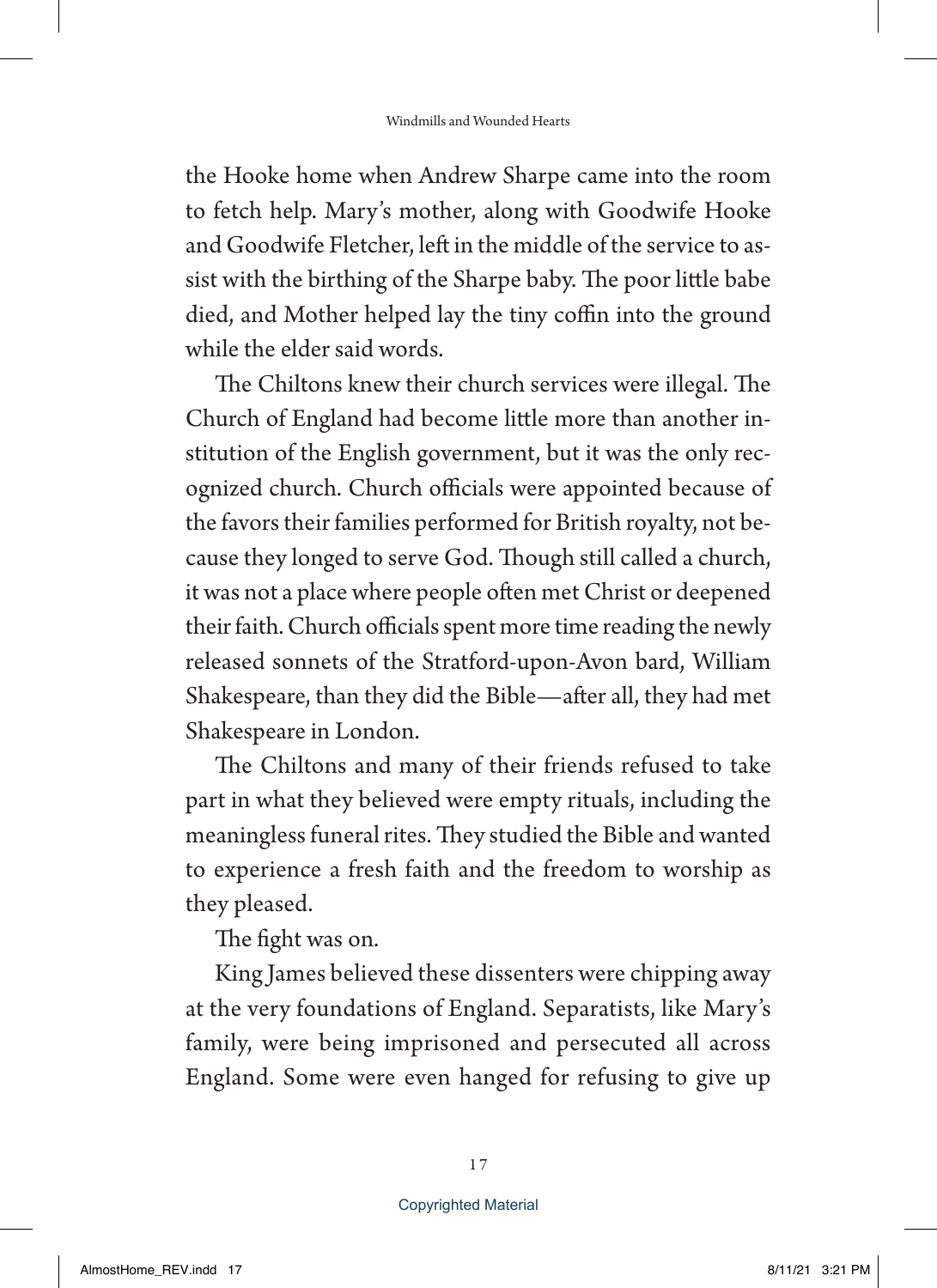their beliefs. A few slipped out of the country into Holland where freedom of religion existed, but the English authorities watched the ports to keep these troublesome citizens from escaping.

The situation had grown increasingly worse for Mary's family. Church officials paid a visit to the Chilton home. One clergyman spent the entire time yelling and pounding the table till the veins bulged on his neck. They charged her mother with "privately burying a child." According to them, she broke English law and she broke church law.

Mary's father had long been trying to secure passage on a ship out of England, but it was not until the magistrates came with an arrest warrant for Mother that the final details hastily fell into place.

Mary could remember bits and pieces of the event. Words swirled around her—words like excommunication and prison. And always . . . the soft sobbing of her mother, the worried face of her father, and the bundles of their belongings disappearing one at a time as Father secretly stowed them aboard a ship waiting in the harbor.

 $\bullet\quad\bullet\quad\bullet$ 

The last time Mary saw her English home she stood tiptoe on a wooden crate so she could peer over the salty-tasting rail. The ship carrying the Chiltons and all their belongings left the mouth of the River Stour into the Strait of Dover and headed toward the North Sea and Holland. The stone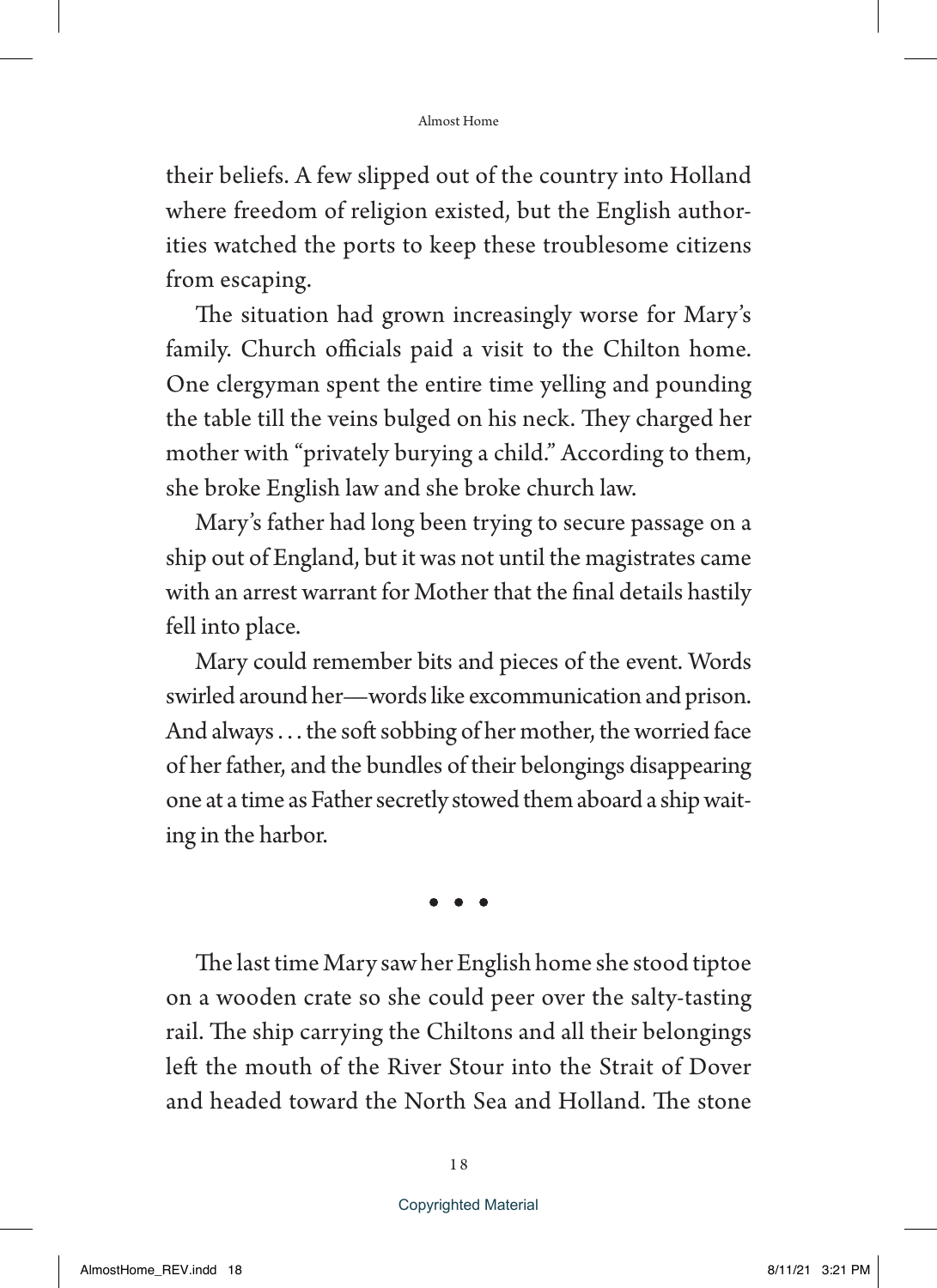walls and arched bridges guarding the town of Sandwich eventually faded into the shimmer of water as the flap, flap, flap of sails being unfurled signaled that she was headed into the unknown.

 $\bullet\quad\bullet\quad\bullet$ 

"Mary, are you growing weary?" Elder Brewster's concern drew Mary back to the conversation between her father and Elder Brewster. As usual she had been daydreaming.

"No, Elder," she replied.

Elder Brewster took Mary at her word. He turned back to his friend. "The Dutch people have been kind," said the elder. "I'll not be finding fault with them."

"I know," her father said. "Since coming from England it is so difficult to make a living. Leyden is mostly a good, wholesome place, but it holds little promise for us. We work in the linen mills or the woolen factories, and our wives must work and our children work, and yet . . . we have nothing."

"Aye," said Elder Brewster. "When some of our brothers think back to their land holdings in England, it becomes easy to get discouraged. We need to remember the terrible persecution back in England. Here, at least, we worship as we choose."

"But I long to own land again," her father said as he wiped aside a piece of sticky blood-matted hair. "Sometimes I look out onto those fields where the drying linen stretches out for miles and miles and I . . ."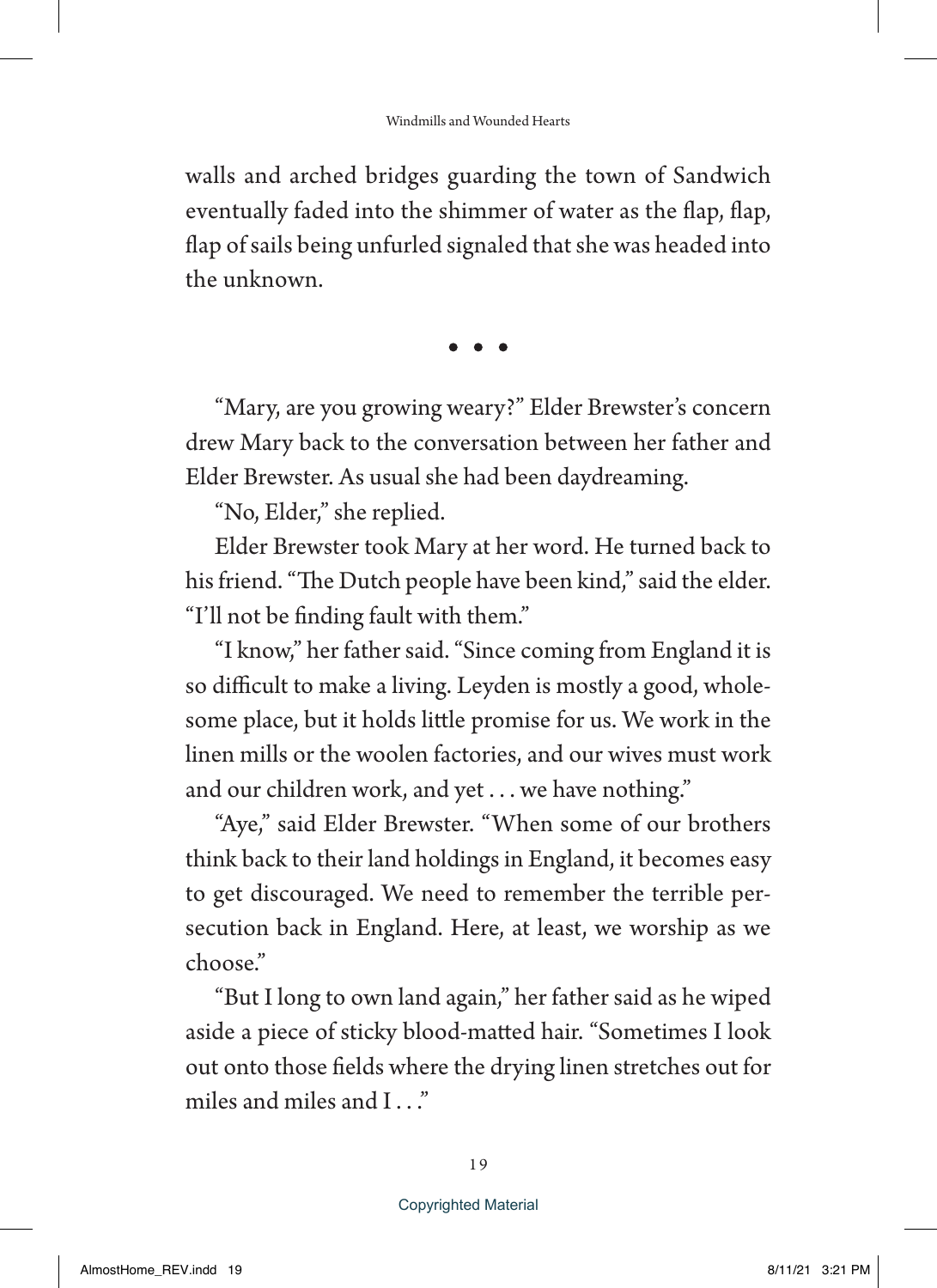Mary knew her father would not finish. He could not put that ache into words, but she often watched the longing in his face as he looked onto the bleaching fields near their home.

He would squint his eyes, and she guessed that he pictured fields of grain like he used to have at home.

But her father always changed the subject away from the sentimental. "It worries me, William, that the English authorities plot to have you returned to England." Elder Brewster was only a few years younger than her father, but James Chilton took a fatherly interest in all members of the congregation. "You be careful, William Brewster, with that little printing press of yours."

"Aye. Our *Choir Alley Press* is beginning to rattle a few windows in Merrie Old England." That was an understatement. The press, sometimes called the *Pilgrim Press*, secretly published several books that infuriated King James and his bishops. Elder Brewster abruptly changed the subject. "So, you are planning on making the move with us then, James?"

*Move*? Mary dropped her father's arm. "Move, Father?" Surely she heard wrong. She'd seen no bundles piling up in the hall. "What do you mean, Elder Brewster?"

The elder spoke in a soft voice, "Mary, take your father's arm. I did not mean to speak out of turn."

Mary lifted her father's arm again, and, as he seemed to slump against her, she whispered, "We are almost home, Father." Elder Brewster's question still rang in her ears, as she repeated the soothing words, "Almost home."